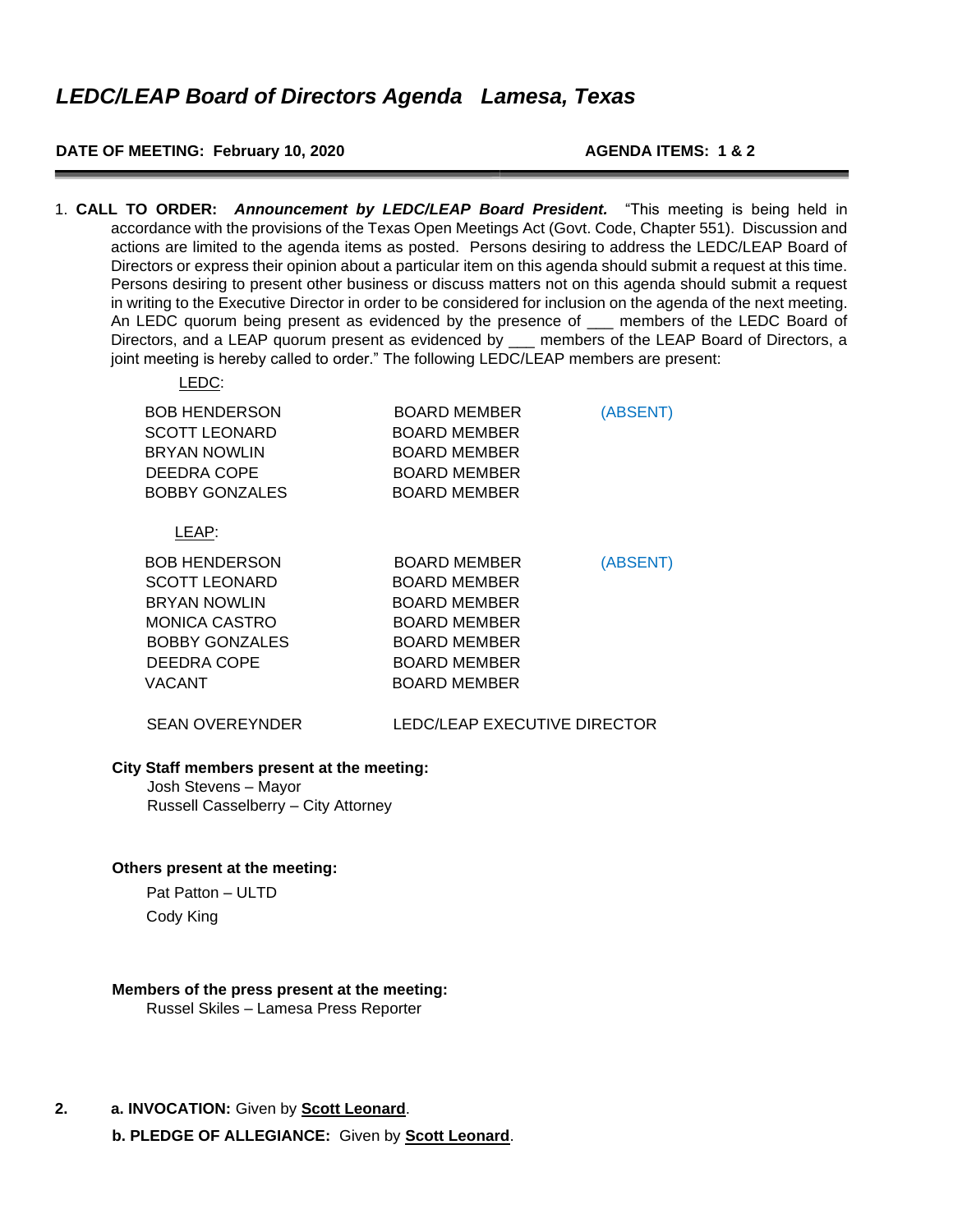**DATE OF MEETING: February 10, 2020 AGENDA ITEM: 3 AGENDA ITEM: 3** 

| SUBJECT:<br>PROCEEDING: |    | <b>CONSENT AGENDA</b>                                                              |
|-------------------------|----|------------------------------------------------------------------------------------|
| EXHIBITS:<br>AUTHORITY: |    | Texas Open Meetings Act, City Ordinance, and<br>LEDC/LEAP Bylaws.                  |
|                         |    | <b>SUMMARY STATEMENT</b>                                                           |
|                         | a. | Minutes for January 13, 2020 LEDC/LEAP Joint Regularly<br><b>Scheduled Meeting</b> |
|                         | b. | Bills paid for LEDC and LEAP for the month of January                              |

## **BOARD ACTION**

Motion by Board Member **Bryan Nowlin** to **approve the Consent Agenda as presented**. Motion seconded by Board Member **Deedra Cope** and upon being put to a vote the motion passed unanimously.

VOTING: "AYE" 5 "NAY" **0** "ABSTAIN" **0**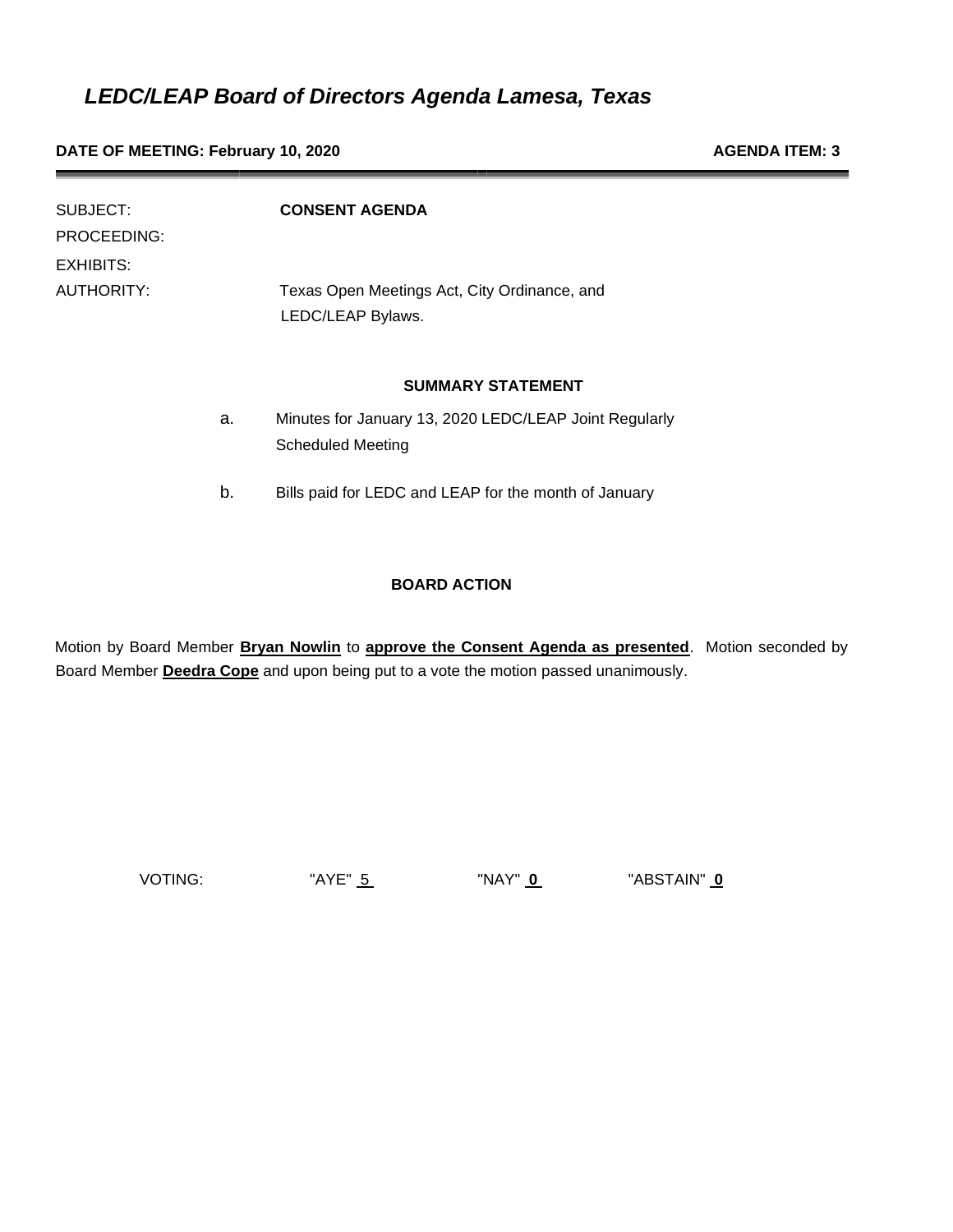## **DATE OF MEETING: February 10, 2020 AGENDA ITEM: 4 AGENDA ITEM: 4**

SUBJECT: **FINANCIAL REPORT** PROCEEDING: EXHIBITS: AUTHORITY: Texas Open Meetings Act, City Ordinance, and LEDC/LEAP Bylaws.

## **SUMMARY STATEMENT**

Executive Director, Sean Overeynder, will present the financial report.

## **BOARD ACTION**

Motion by Board Member **Deedra Cope** to **approve the Financial Report as presented**. Motion seconded by Board Member **Monica Castro** and upon being put to a vote the motion passed unanimously.

VOTING: "AYE" 5 "NAY" **0** "ABSTAIN" **0**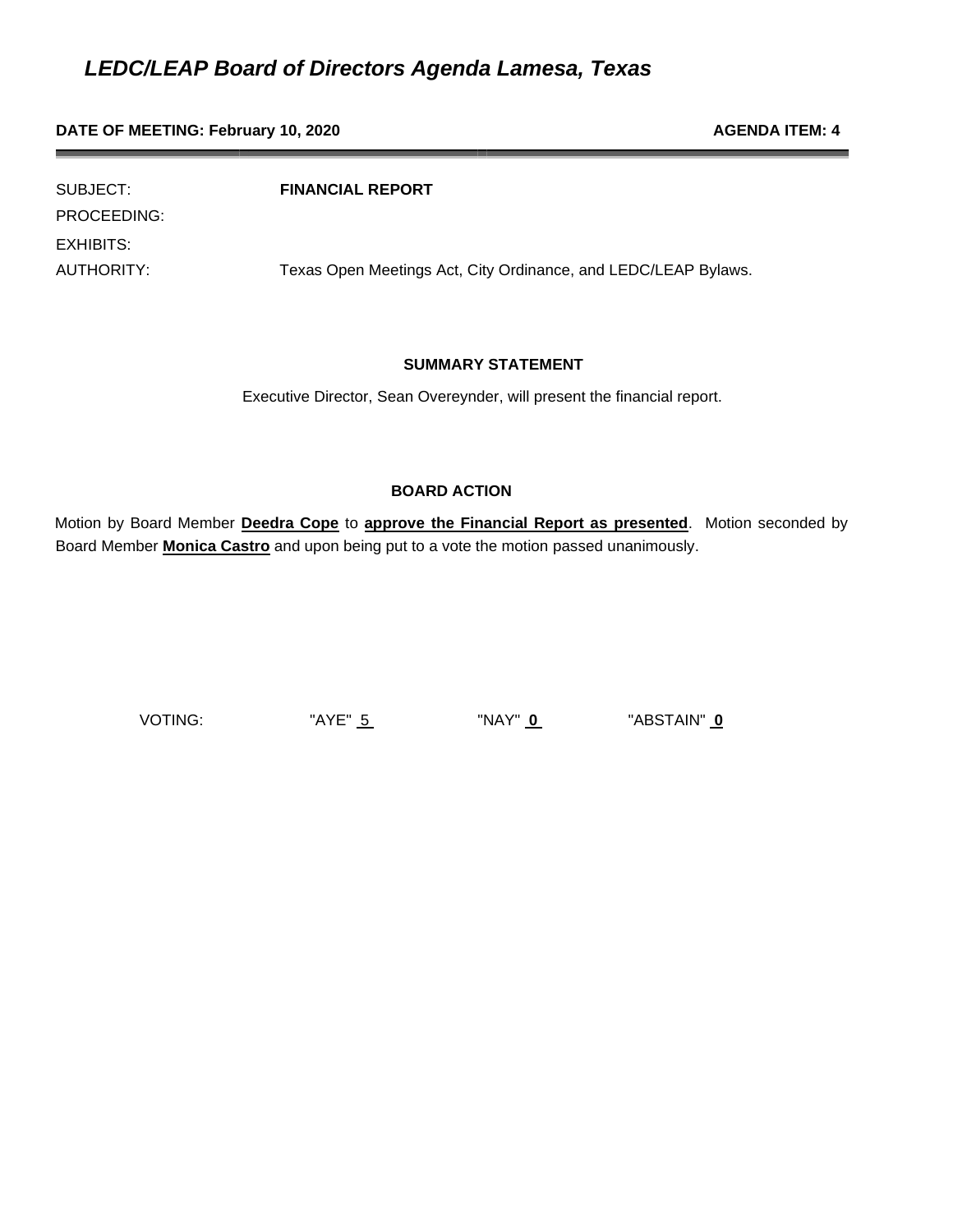# **DATE OF MEETING: February 10, 2020 AGENDA ITEM: 5 AGENDA ITEM: 5**

| SUBJECT:<br>PROCEEDING: | <b>EXECUTIVE DIRECTOR'S REPORT:</b>                            |
|-------------------------|----------------------------------------------------------------|
| EXHIBITS:               |                                                                |
| AUTHORITY:              | Texas Open Meetings Act, City Ordinance, and LEDC/LEAP Bylaws. |

## **SUMMARY STATEMENT**

Hear update from LEDC/LEAP Executive Director Sean Overeynder

**NO ACTION – DISCUSSION ONLY**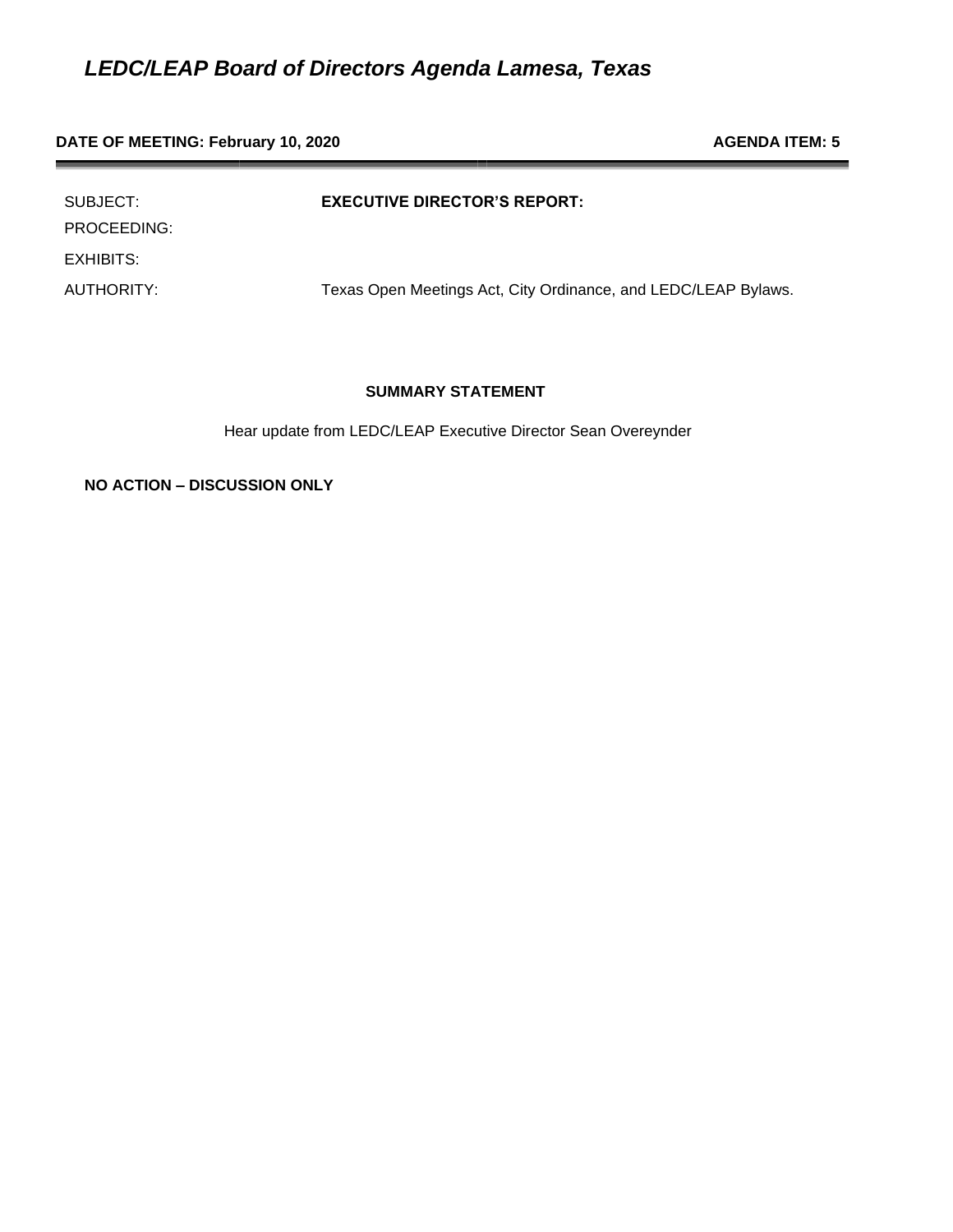#### **DATE OF MEETING: February 10, 2020 AGENDA ITEM: 6 AGENDA ITEM: 6**

| SUBJECT:<br>PROCEEDING: | <b>BOARD BUSINESS</b>                                                                                 |
|-------------------------|-------------------------------------------------------------------------------------------------------|
| EXHIBITS:               |                                                                                                       |
| AUTHORITY:              | Texas Open Meetings Act (SECTION 551.072 & SECTION<br>551.087), City Ordinance, and LEDC/LEAP Bylaws. |

# **SUMMARY STATEMENT**

Boards to Consider, Discuss and/or Take Action regarding board member appointment to the LEDC board for city council approval

**NO ACTION – DISCUSSION ONLY**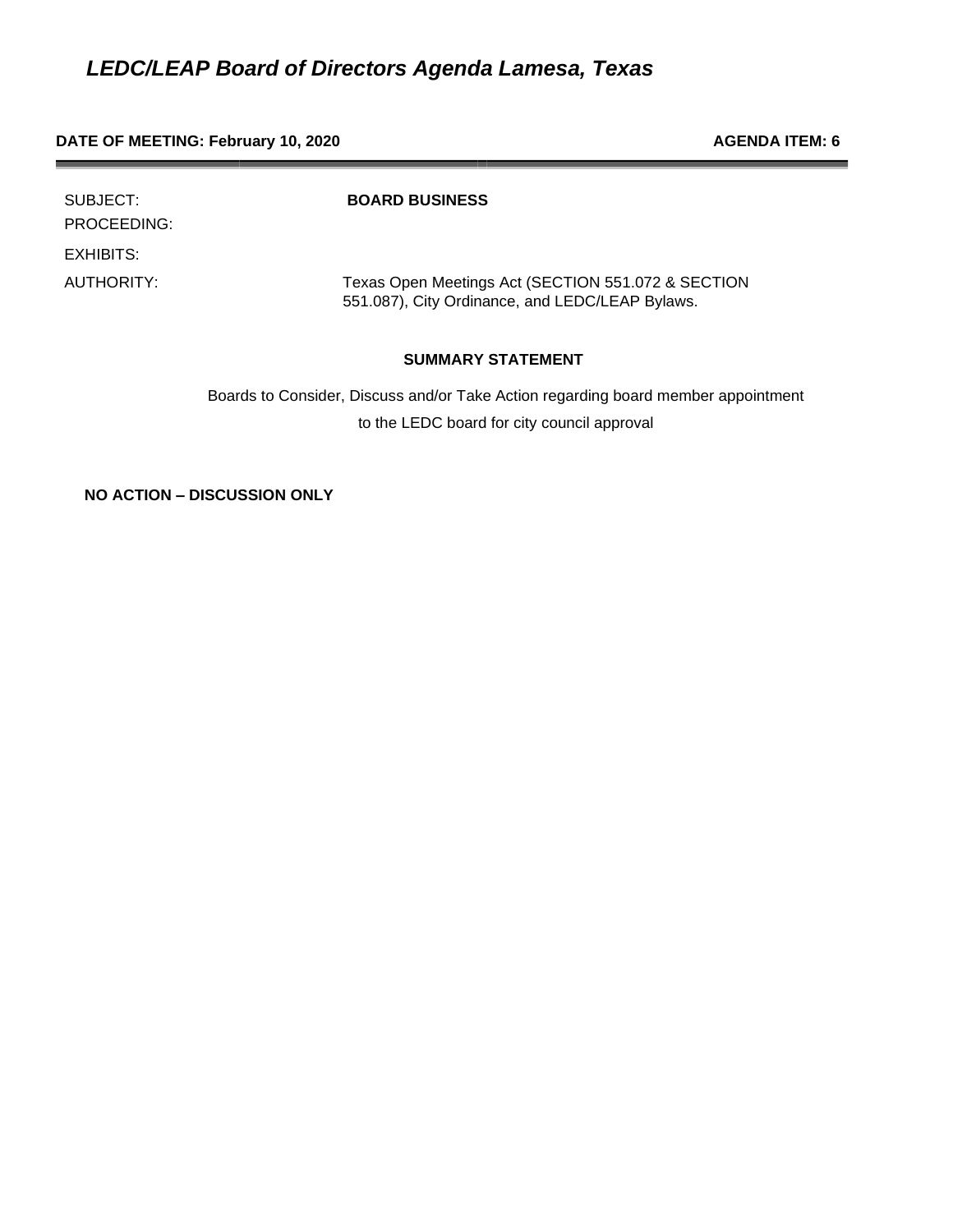#### **DATE OF MEETING: February 10, 2020 AGENDA ITEM: 7, 8 & 9**

| SUBJECT:<br>PROCEEDING:                                             | <b>EXECUTIVE SESSION</b>                                                                                           |  |  |
|---------------------------------------------------------------------|--------------------------------------------------------------------------------------------------------------------|--|--|
| <b>EXHIBITS:</b><br><b>AUTHORITY:</b>                               | Texas Open Meetings Act (SECTION 551.072 & SECTION<br>551.087), City Ordinance, and LEDC/LEAP Bylaws.              |  |  |
|                                                                     | <b>SUMMARY STATEMENT</b>                                                                                           |  |  |
| Convene into closed Executive Session for the following purpose(s): |                                                                                                                    |  |  |
|                                                                     | Deliberation regarding economic development negotiations in accordance<br>a.<br>with Local Government Code 551.087 |  |  |
|                                                                     | b.<br>Deliberation regarding real property in accordance with Local Government<br>Code 551.072                     |  |  |
|                                                                     | Approximately 15-acre tract located at the<br>$\bullet$                                                            |  |  |
|                                                                     | 1200 Block of South 8th St./CR 19                                                                                  |  |  |
|                                                                     | Approximately 11.2-acre tract located                                                                              |  |  |
|                                                                     | between N. 9 <sup>th</sup> and N. 11 <sup>th</sup> Streets and                                                     |  |  |
|                                                                     | Avenue Q and Avenue R                                                                                              |  |  |
|                                                                     |                                                                                                                    |  |  |
|                                                                     |                                                                                                                    |  |  |

## **BOARD ACTION**

Motion by Board Member **Bryan Nowlin** to **convene into Closed Executive Session**. Motion seconded by Board Member **Bobby Gonzales** and upon being put to a vote the motion passed unanimously.

| VOTING: | "AYE" 5 | "NAY" 0 | "ABSTAIN" 0 |
|---------|---------|---------|-------------|
|         |         |         |             |

**Time Into Executive Session: 5:50 PM**

**Time Out of Executive Session: 7:01 PM**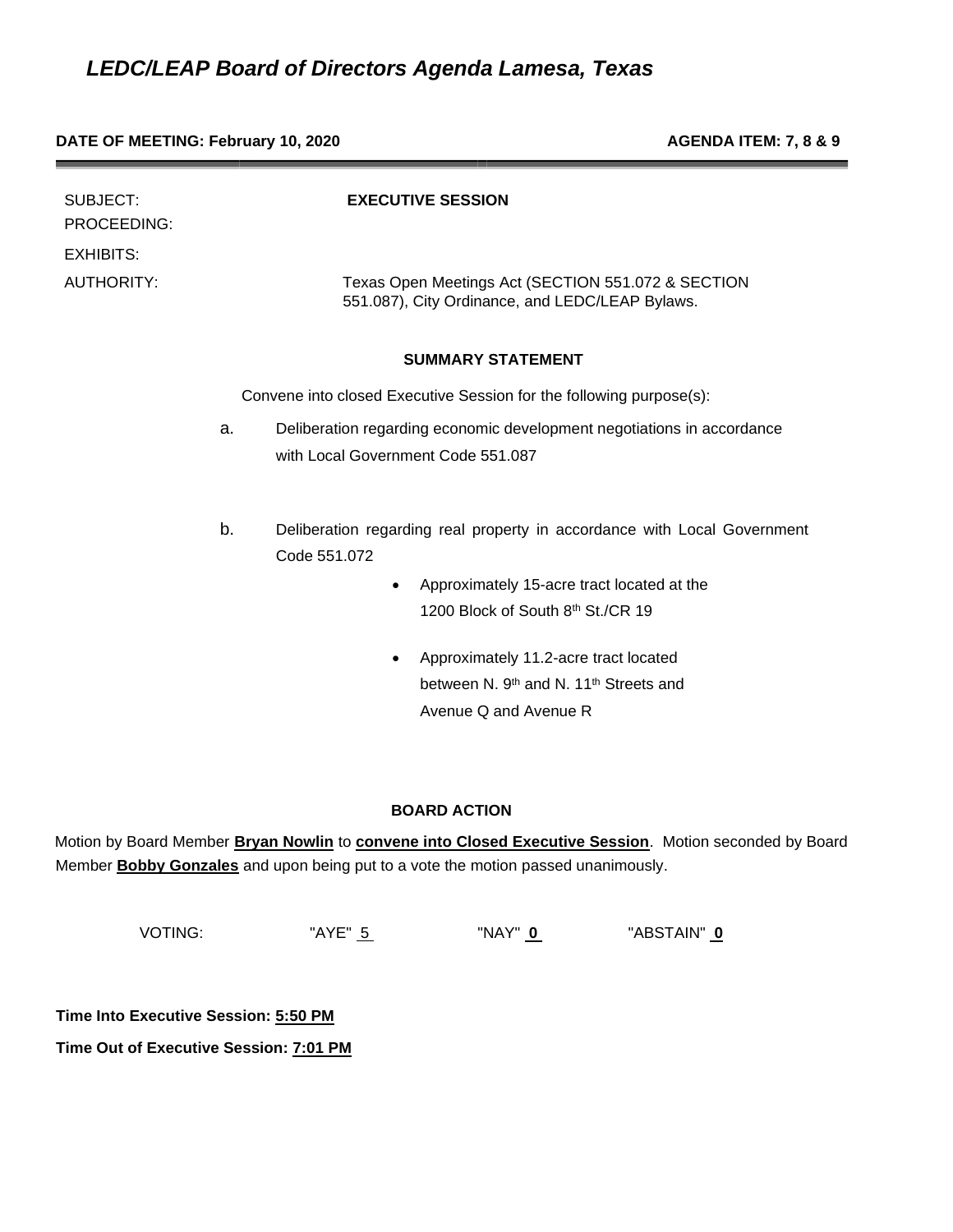# **DATE OF MEETING: February 10, 2020 AGENDA ITEM: 10**

| SUBJECT:    | ACTION AS A RESULT OF THE ABOVE LISTED EXECUTIVE<br><b>SESSION ITEMS</b>                              |
|-------------|-------------------------------------------------------------------------------------------------------|
| PROCEEDING: |                                                                                                       |
| EXHIBITS:   |                                                                                                       |
| AUTHORITY:  | Texas Open Meetings Act (SECTION 551.072 & SECTION<br>551.087), City Ordinance, and LEDC/LEAP Bylaws. |

#### **SUMMARY STATEMENT**

Action as a result of the Executive Session

**NO ACTION – DISCUSSION ONLY**